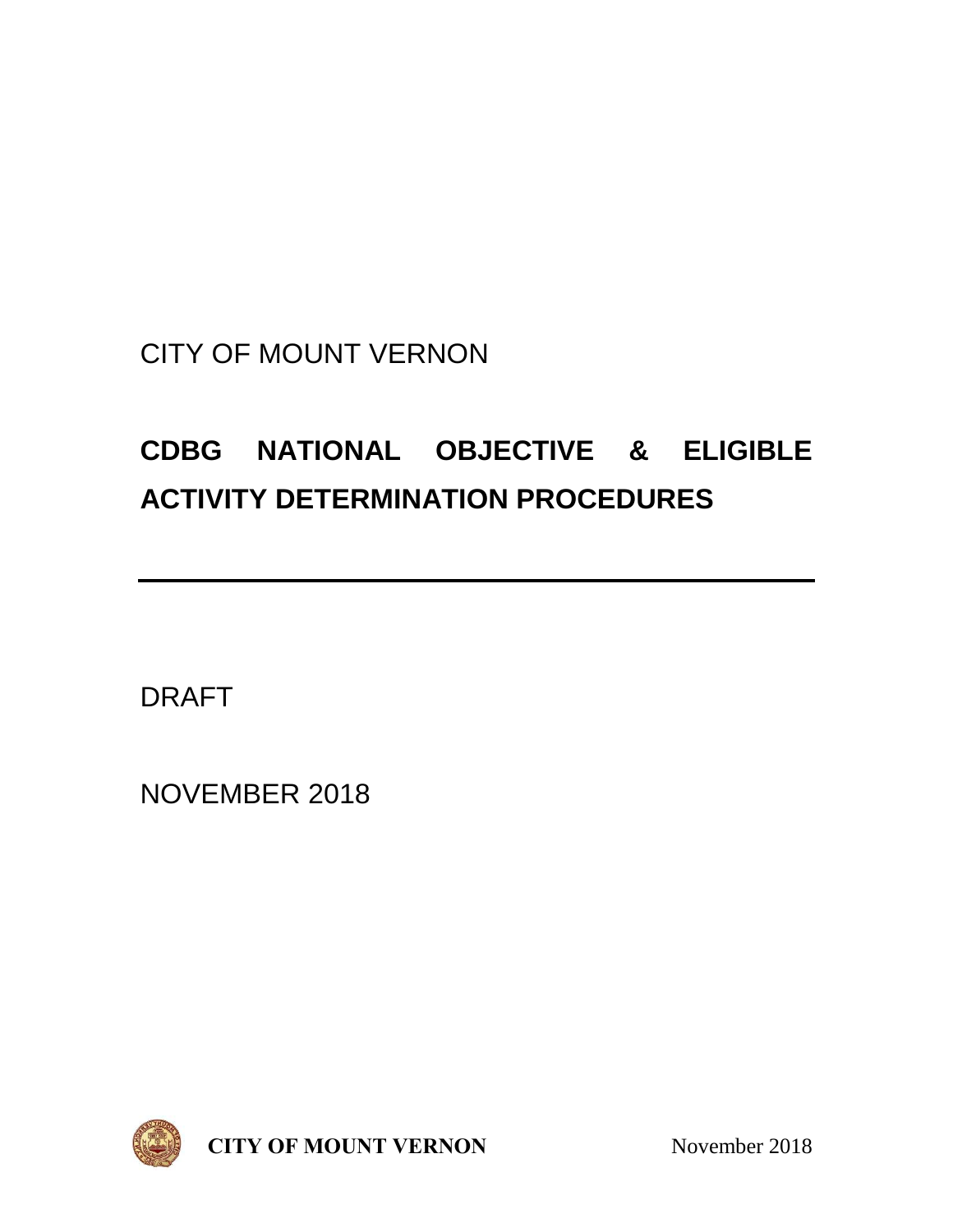## **TABLE OF CONTENTS**

| STEP #1 ELIGIBILITY        | 3  |
|----------------------------|----|
| STEP #2 PROHIBITION        | 5  |
| STEP #3 NATIONAL OBJECTIVE | 6  |
| STEP# 4 OVERALL BENEFIT    | 10 |
| <b>APPENDICES</b>          | 12 |
|                            |    |

*PROPOSED ACTIVITY WORKSHEET* 

*COMPLIANCE PROCEDURES CHECKLIST*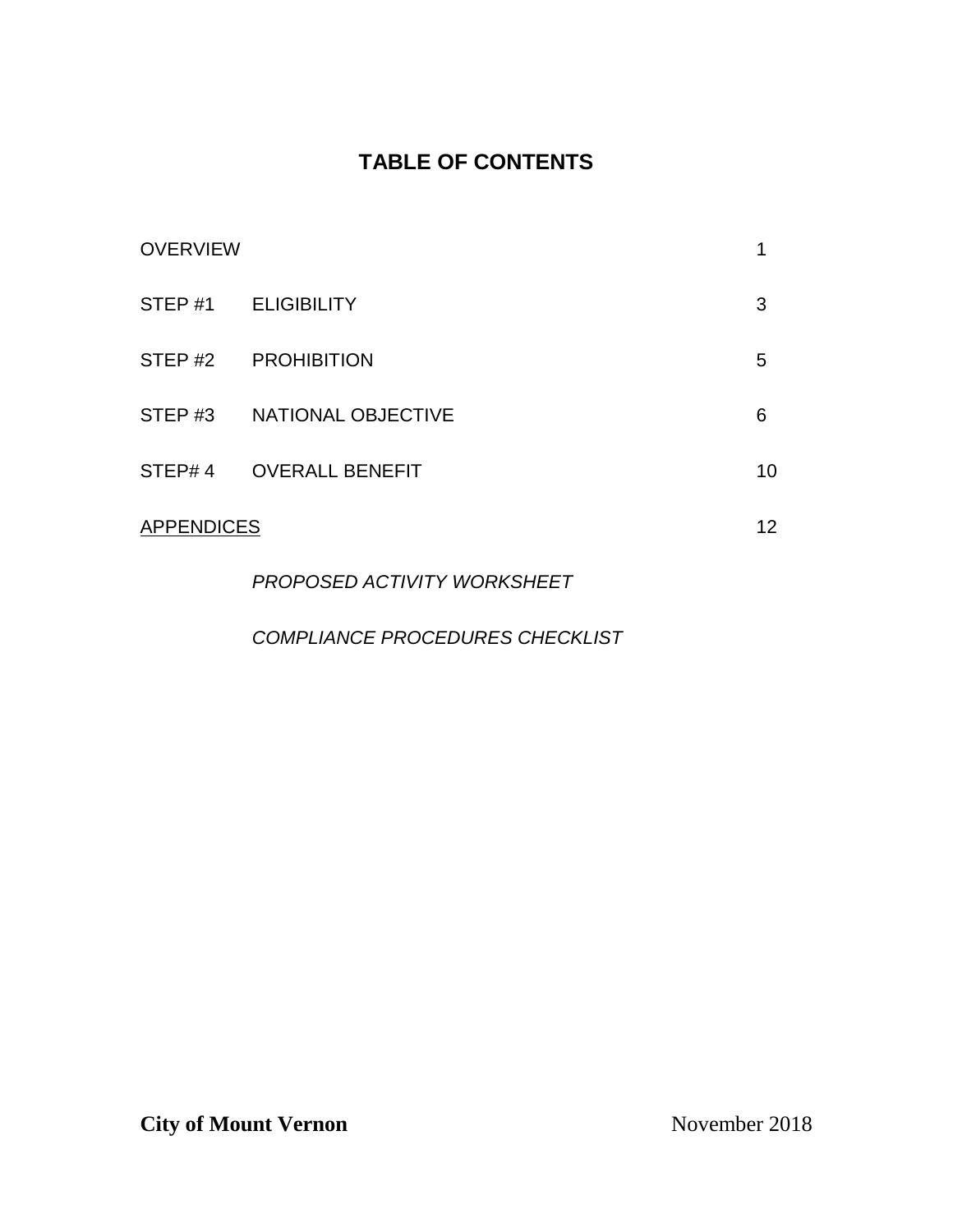#### **OVERVIEW**

The City of Mount Vernon has prepared this set of procedures to guide the determination of eligible activities and national objectives under its CDBG program. They establish a management practice for documenting compliance with important Federal requirements. Modeled after the Department of HUD's "Guide to National Objectives & Eligible Activities for Entitlement Communities", the City expects to use these procedures in conjunction with that guide. The procedures also enable the City to properly qualify activities and completely record compliance in advance of submitting annual Action Plans to the Department.

While many aspects must be considered in selecting activities under Mount Vernon's CDBG program, certain key steps must be taken in the early stages of the process of determining if CDBG funds may be used to assist a proposed activity. Using the *Proposed Activity Worksheet* (shown in the Appendices), a representative of the City writes a clear description of the activity and begins following the procedures.

The first step is to determine if the activity is included within the listing of eligible activities in the CDBG statute, as amplified by regulation.

The second step is to determine if the proposed activity falls within a category of explicitly ineligible or prohibited activities, despite its apparent inclusion within an authorized category.

The third and arguably the most important step to Mount Vernon is determining if the proposed activity can meet one of the national objectives of the program. This step deserves special attention because of the mix of activities that the City historically undertakes. Both national objective criteria and records to be maintained for compliance are described in these procedures. Sections of the

#### **City of Mount Vernon** November 2018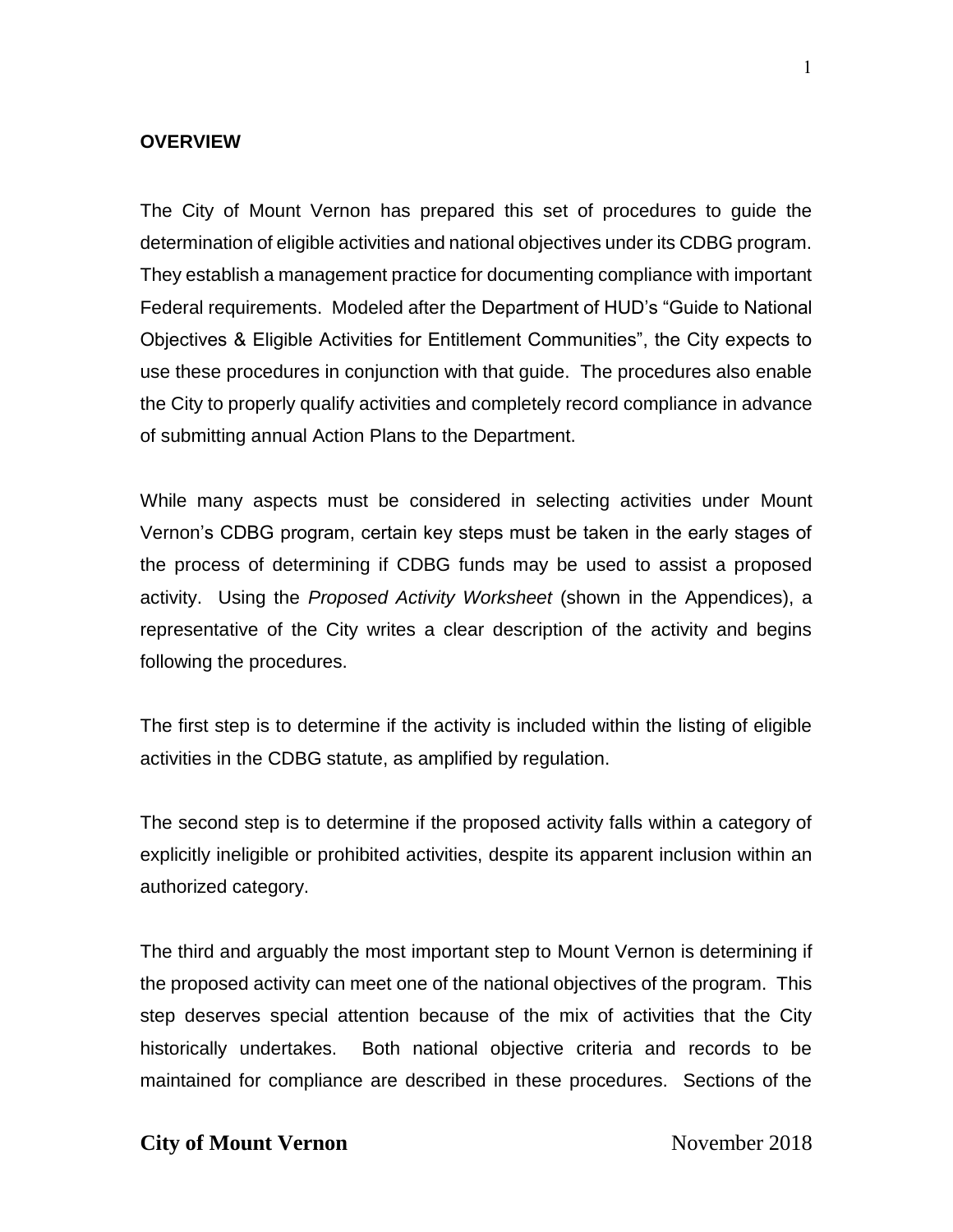*Proposed Activity Worksheet* require full documentation of support for the national objectives.

The fourth step is to ensure that carrying out the activity with CDBG funds will not result in the City of Mount Vernon violating its certification that at least 70% of CDBG expenditures will be for activities that are considered to benefit L/M income persons over three consecutive program years.

In addition to the above four steps, the City recognizes that activities must also satisfy other Federal requirements. The *Proposed Activity Worksheet* is expected to identify such requirements.

Upon completion of these procedures by a representative of the City, a *Compliance Procedures Checklist* (which appears in the Appendices) must be completed and approved by the superior of the official who followed the procedures.

To carry out all of these procedures, the City of Mount Vernon expects to refer not only to the HUD Guide but to all other available sources and to keep abreast of changes with the assistance of the HUD field office.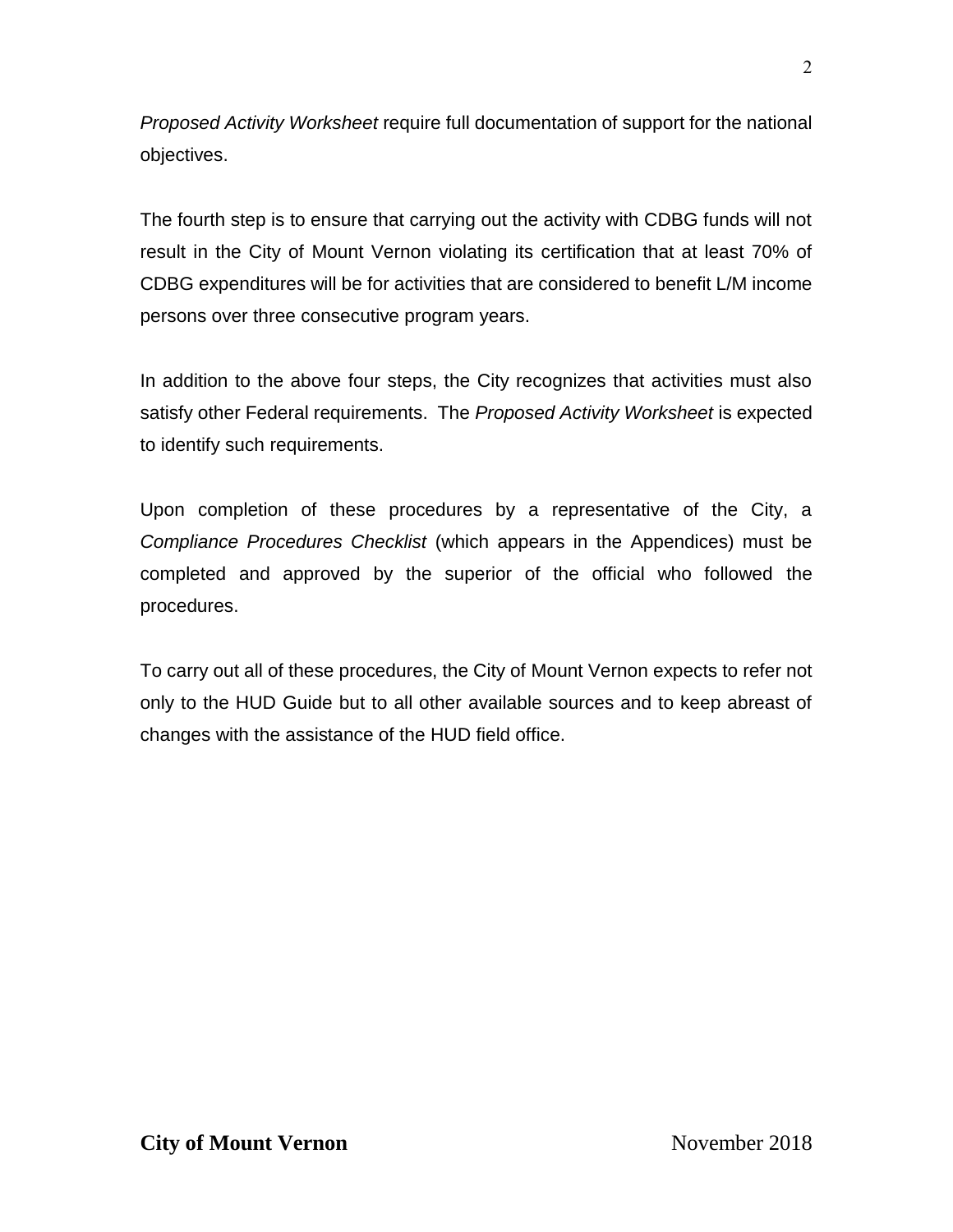#### **STEP #1 ELIGIBILITY**

The purpose of this step is to help ensure that the City of Mount Vernon will use CDBG funds only for activities that fall under an authorized category of basic eligibility, properly classify the activity and provide adequate documentation as required by the chosen category for each such activity. Correctly determining eligibility not only conforms to the law, it sets up other actions. For example, the classification of an activity by one of these categories can place on it specific statutory or regulatory requirements for are not applied to other categories.

Prior to beginning this step, a representative of the City will write a clear description of the proposed activity. The *Proposed Activity Worksheet,* shown in the Appendices, will be filled out to the extent possible. (The worksheet will serve as a precursor to either including the activity in the Action Plan or setting it up in the IDIS.) The Worksheet will describe what the activity will do -- in support of the Mount Vernon Consolidated Plan, who will carry out the activity, how and when it will be accomplished as well as what the estimated cost is. Specific actions of Step #1 will follow as indicated below:

A. Eligible Activity List – Determine if the activity described on the *Proposed Activity Worksheet* falls within one or more of the categories listed among the basic eligible activities of the CDBG program.

A listing of these categories appears in numerous sources including HUD's "Guide to National Objectives & Eligible Activities for Entitlement Communities" among other sources. Use of these procedures is facilitated by reference to the HUD Guide. The City of Mount Vernon will examine the complete listing and refer as necessary to the corresponding pages of the Guide for detailed information. (See listing on the next page.) The category that best fits the proposed activity will be identified on the *Proposed Activity Worksheet*.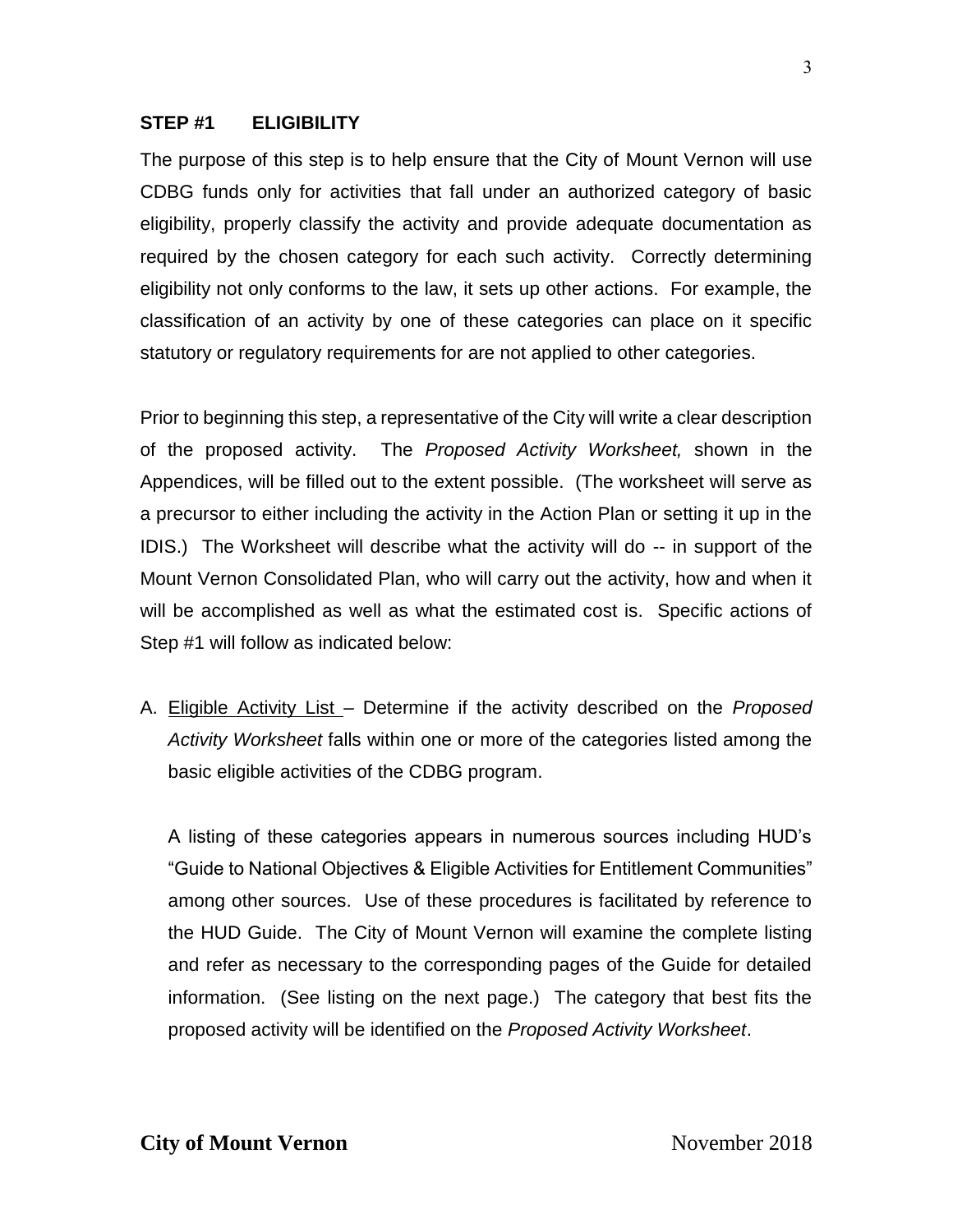## **LISTING OF ELIGIBLE ACTIVITIES**

| <b>CATEGORIES</b>                              | <b>PAGE (HUD GUIDE)</b> |
|------------------------------------------------|-------------------------|
| <b>Acquisition of Real Property</b>            | $2 - 3$                 |
| <b>Disposition</b>                             | $2 - 9$                 |
| <b>Public Facilities and Improvements</b>      | $2 - 11$                |
| Clearance                                      | $2 - 18$                |
| <b>Public Services</b>                         | $2 - 22$                |
| Interim Assistance                             | $2 - 29$                |
| Relocation                                     | $2 - 33$                |
| <b>Loss of Rental Income</b>                   | $2 - 35$                |
| <b>Privately-Owned Utilities</b>               | $2 - 36$                |
| Rehabilitation                                 | $2 - 38$                |
| <b>Construction of Housing</b>                 | $2 - 47$                |
| <b>Code Enforcement</b>                        | $2 - 51$                |
| <b>Special Economic Development Activities</b> | $2 - 55$                |
| Microenterprise Assistance                     | $2 - 63$                |
| <b>Special Activities by CBDOs</b>             | $2 - 66$                |
| Homeownership Assistance                       | $2 - 73$                |
| <b>Planning and Capacity Building</b>          | $2 - 75$                |
| <b>Program Administration Costs</b>            | $2 - 77$                |
| <b>Miscellaneous Other Activities</b>          | $2 - 82$                |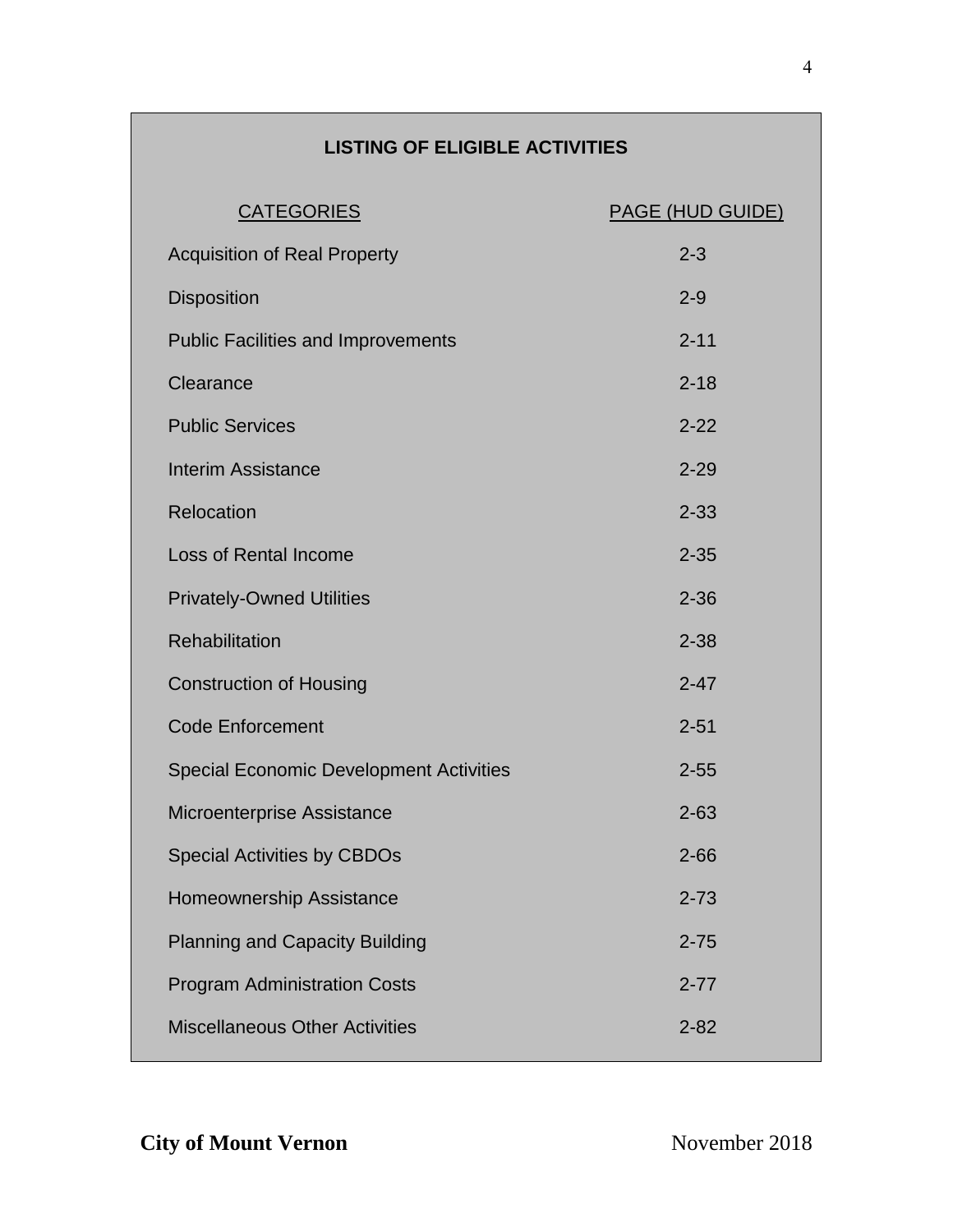B. Examples of Allowable Cost – Determine if the use of CDBG funds relates to one or more examples of allowable costs contained in the appropriate section of the HUD Guide.

For most eligible activity categories, a representative of the City of Mount Vernon will find a related example in the HUD Guide. For example, the category of eligible code enforcement activities states that "CDBG funds may be used to pay the salaries of inspectors enforcing codes in a blighted area being renewed through comprehensive treatment." The representative would indicate on the Worksheet that the proposed use of CDBG funds is an allowable cost.

C. Additional Considerations – If necessary, note that the activity is subject to additional considerations.

Before completing this step, the City of Mount Vernon will also record the need for taking into account additional considerations stipulated by CDBG rules, such as conformity to the public services cap or public benefit standards (certain economic development activities). This circumstance will be noted on the *Proposed Activity Worksheet*.

## **STEP #2 PROHIBITION**

The purpose of this step is to prevent the City of Mount Vernon from using CDBG funds for activities that are prohibited under HUD rules or other laws. Even though an activity may appear to be eligible, it may be prohibited. Public facilities, for instance, are generally eligible under the category of Public Facilities and Improvements. Yet the law explicitly prohibits providing assistance to "buildings for the general conduct of government". The actions in this step will ensure that the City uses no CDBG funds for ineligible activities.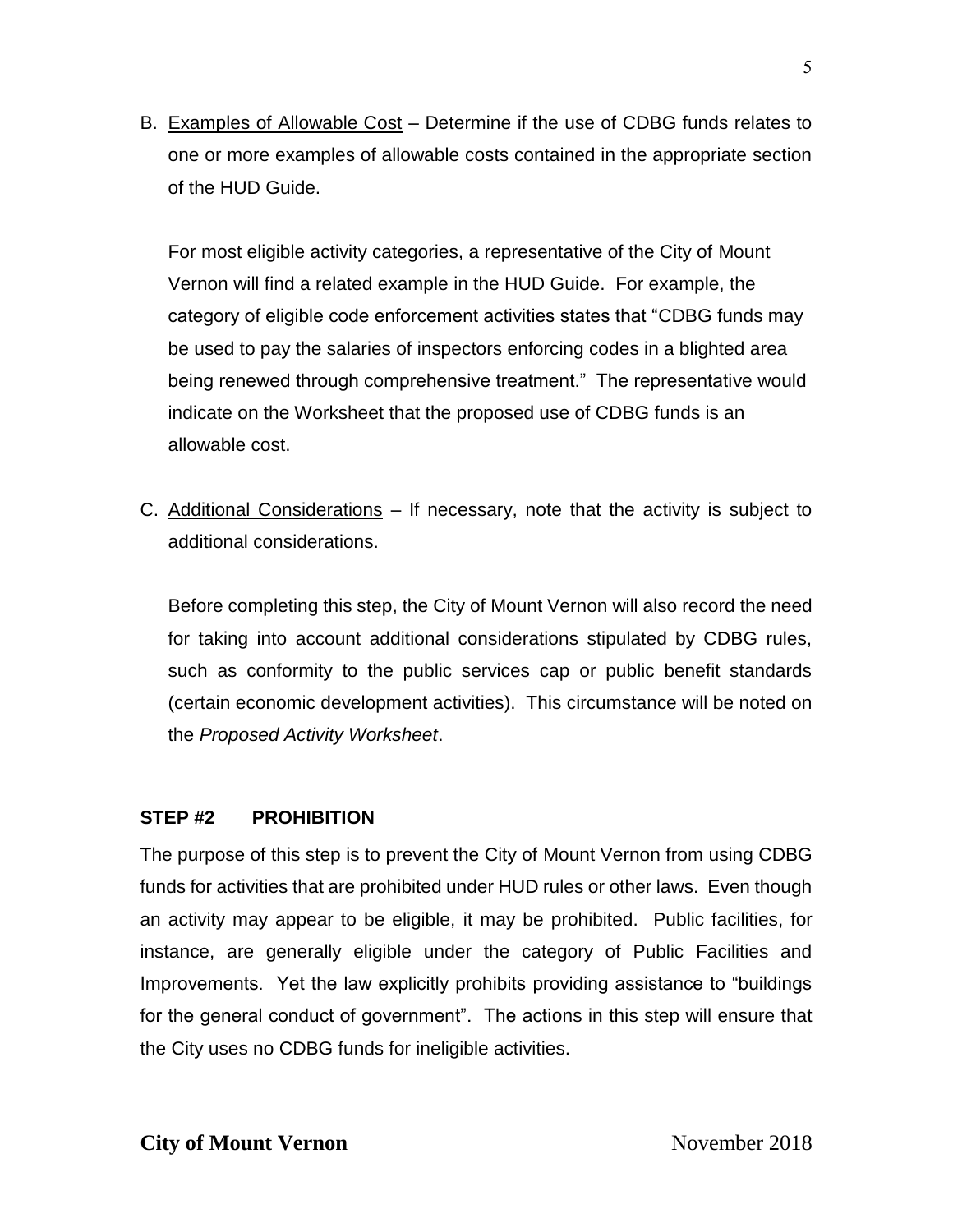A. Ineligible Activity Review – Determine if the activity described on the *Proposed Activity Worksheet* falls within one of the categories of prohibited activities.

The City of Mount Vernon recognizes that CDBG program regulations identify certain activities as categorically ineligible. They also identify certain other activities that are ineligible unless they are carried out by certain organizations, such as a CBDO under the authority of §570.204.

The City representative who completes the *Proposed Activity Worksheet* will refer to the HUD Guide beginning on Page 2-87 to determine if the described activity falls within any category of ineligible or prohibited activities. Assuming that the activity is not identified as either "categorically ineligible" or "generally ineligible," that conclusion will be recorded and the representative will proceed to the next step.

B. Further Consultation – If any doubt exists about the above conclusion, engage in further consultations with local and Federal officials.

Especially for activities that are generally ineligible but may be permitted under certain conditions, this determination can become complicated. The representative will confer with appropriate City officials and the Raleigh field office of HUD as necessary.

### **STEP #3 NATIONAL OBJECTIVES**

Determining if a proposed activity will meet one of the national objectives of the CDBG program is the purpose of Step #3. As the City of Mount Vernon establishes that a proposed activity is clearly eligible and not otherwise prohibited, it will also address the program's national objectives. Compliance with this requirement is closely related to the preceding steps. It ensures that Mount Vernon's program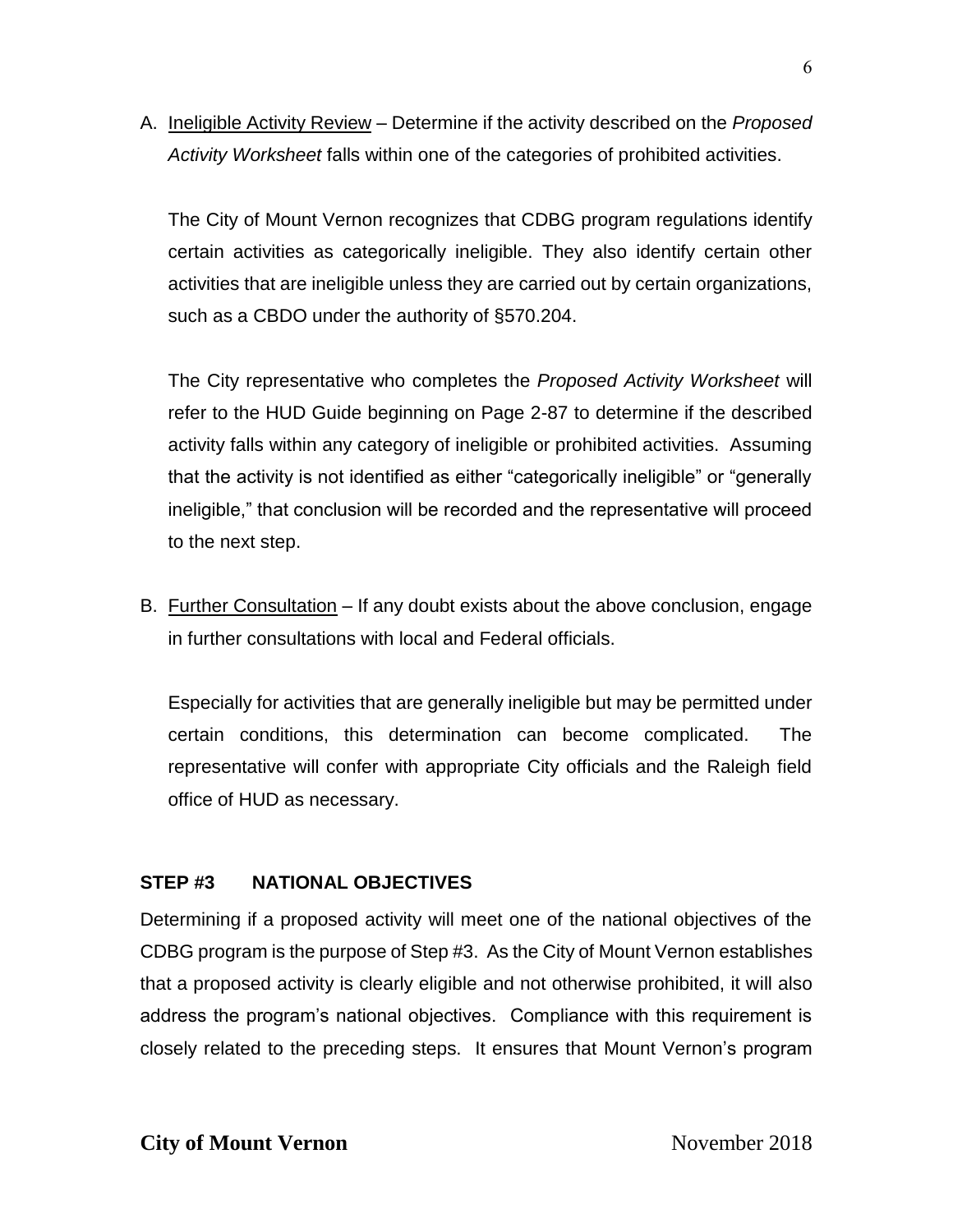will benefit residents, areas or needs targeted by the national program. Consequently, it is a very important step integral to effective implementation.

Because the City of Mount Vernon historically undertakes a broad mix of activities, this step deserves special attention. Both national objective criteria and records to be maintained for compliance with those requirements are described in this part of the procedures. The specific actions are as follows:

A. Criteria for Objectives – Determine if the activity described on the *Proposed Activity Worksheet* meets the criteria for one or more of the national objectives of the CDBG program.

The City of Mount Vernon recognizes that that, in order to be eligible for funding, every CDBG-funded activity must qualify as meeting one of the three national objectives of the program. This requires that each activity (except those carried out under the basic eligibility categories of Program Administration and Planning and Capacity Building) meet specific tests for either:

- Benefiting low- and moderate-income persons,
- Preventing or eliminating slums or blight, or
- Meeting other community development needs having a particular urgency because existing conditions pose a serious and immediate threat to the health or welfare of the community and other financial resources are not available to meet such needs.

An activity that fails to meet one or more of the applicable tests for meeting a national objective is in noncompliance with CDBG rules.

Because this action is complicated by different tests for qualifying eligible activities, this procedure will use National Objectives Tables provided in the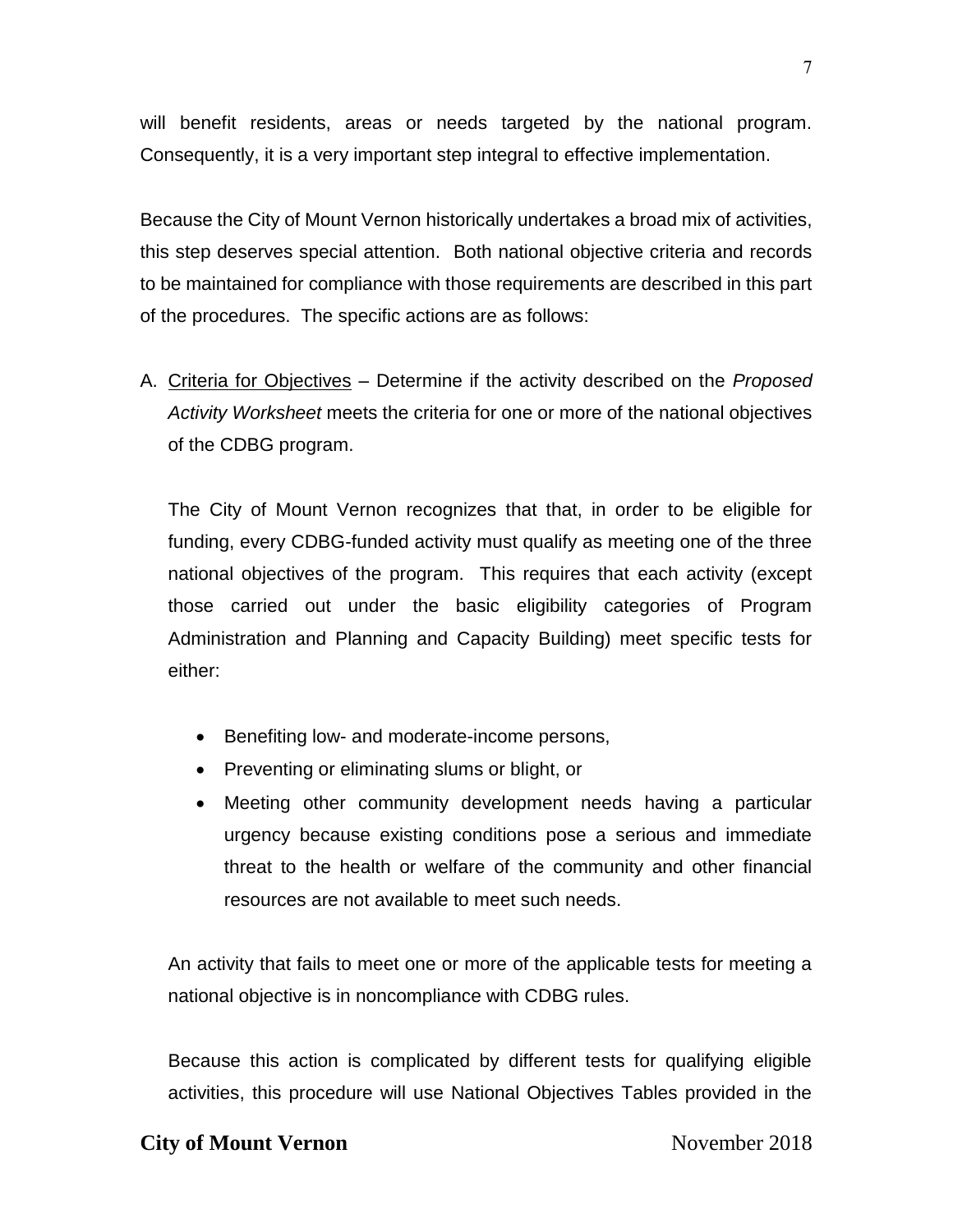HUD Guide. A separate table appears in Chapter 2 of the Guide for each eligible activity – the first appearing on Page 2-6. Identifying the proposed activity, a representative of the City will consider how an activity will benefit Mount Vernon, refer to an appropriate National Objective Table, and select the test (criterion) for qualifying the activity.

If the proposed activity were to deliver a public service of benefit to low- and moderate-income persons, for example, the City would examine the National Objective Table for Public Services. Together with determining that the activity meets the L/M national objective, the representative would select one of the criteria for qualifying the service, such as "L/M Income Area Benefit" or "L/M Limited Clientele."

The *Proposed Activity Worksheet* will record what national objective the activity supports as well as which one of the criteria it satisfies. The selected criterion will determine the method of documenting compliance with the national objective requirement. (See next action.)

A simple chart appearing below summarizes the categories of national objectives and the sub-categories of criteria.

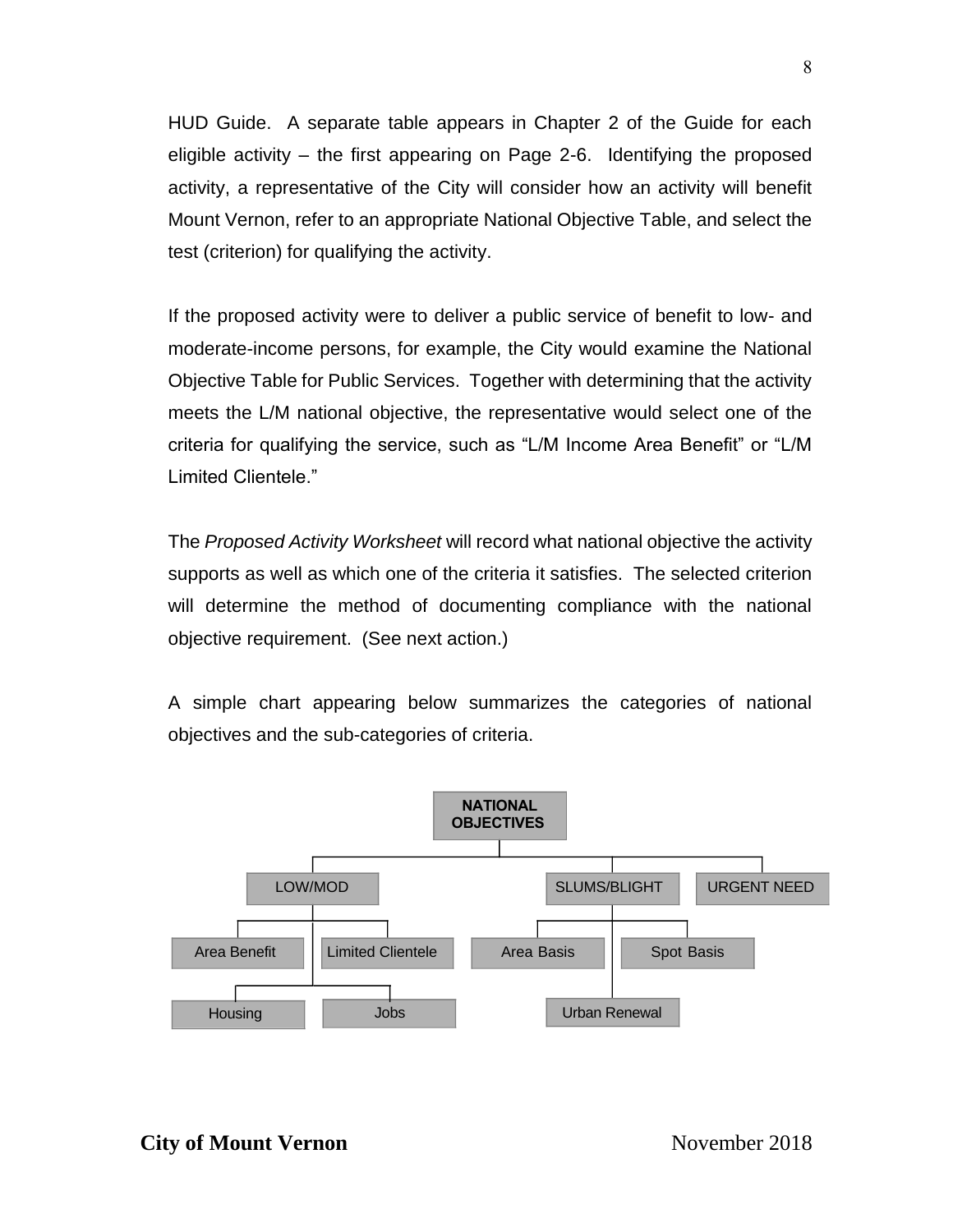B. Records to be Maintained – Describe the records to be maintained that document compliance with a national objective per one of the criteria.

After indicating which national objective the proposed activity supports, the representative of the City of Mount Vernon will describe records that evidence compliance. Once again, the HUD Guide will serve as the key reference. According to how the activity is qualified, the representative will find that category and sub-category of criteria. A helpful table of contents appears on Page 3-2 of the Guide.

The earlier example of a proposed public service illustrates how the procedure will be applied. Assuming that the public service activity qualifies as a "L/M Area Benefit", the representative will refer to Page 3-13 of the Guide and note that:

"The records that the grantee must keep to demonstrate compliance under this subcategory include:

- Boundaries of the service area and the basis for determining those boundaries, and
- The percentage of L/M income persons in the service area and the data used for determining that percentage."

In this example, the *Proposed Activity Worksheet* would indicate the required records. Both a service area map and corresponding census data would be placed in the file.

The Guide explains on preceding pages that the field office will provide a special, HUD-produced computer compact disk giving a listing of all census tracts and block groups in the community's. The data on the disk also shows the number of persons that resided in each such tract/block group at the time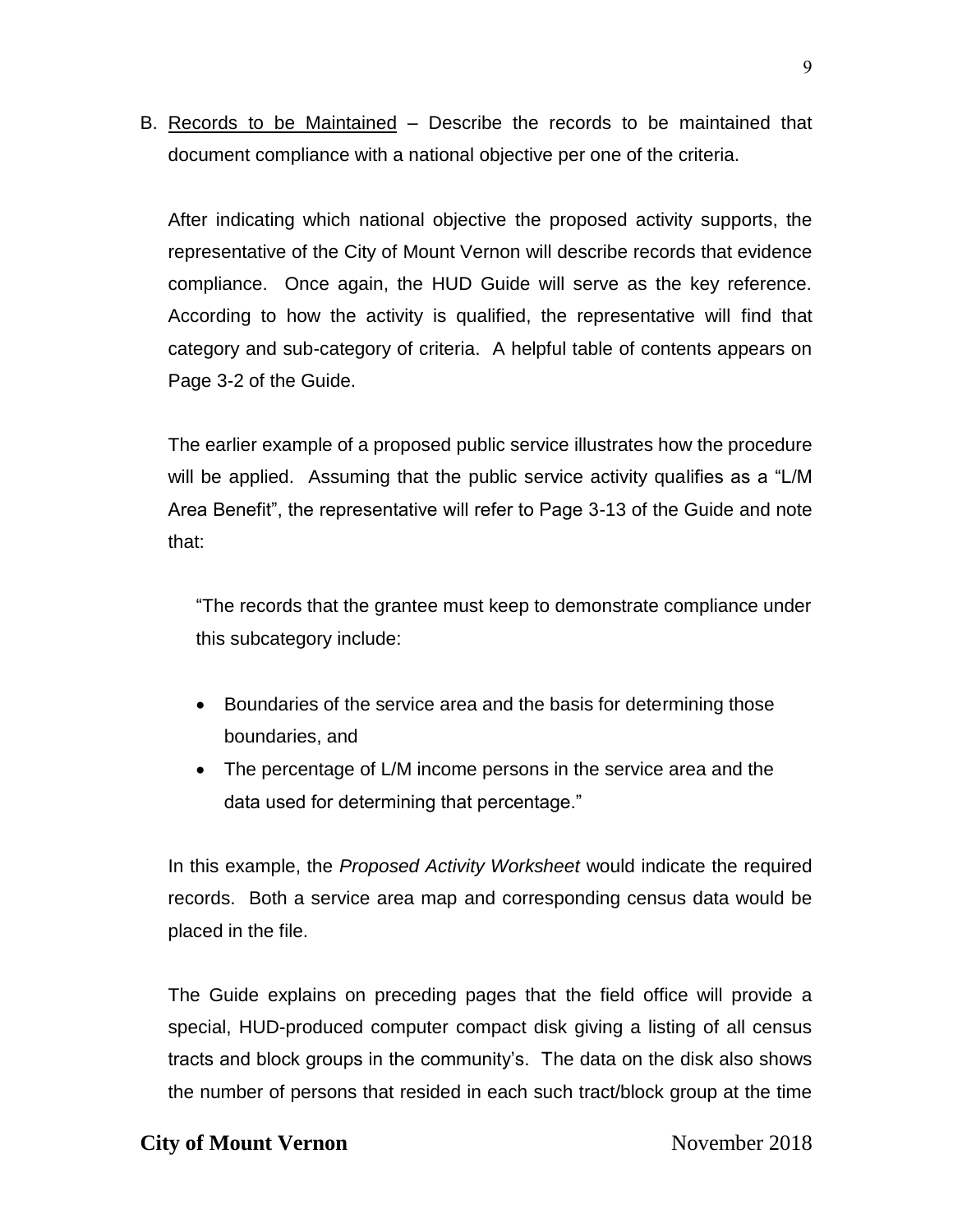of the last census and the percentage of such persons who were L/M income (based on the CDBG definition) at that time.

## **STEP #4 OVERALL BENEFIT**

The purpose of Step #4 concerns the required level of expenditures made for activities that meet the L/M Income Benefit national objective. Consistent with the primary objective of the Housing and Community Development Act of 1974 as amended, the City of Mount Vernon certifies that, in the aggregate, at least 70% of CDBG funds expended during a three program year period will be for activities meeting the L/M Income Benefit national objective.

The City therefore must report a percentage of total expenditures that complies with this requirement. To ensure that a proposed activity will not result in a violation of this critical standard, these procedures should examine the effect of adding the activity to Mount Vernon's CDBG program. Two detailed actions will help ensure future compliance.

A. CDBG Funds – Project the expenditure of CDBG funds for the proposed activity over the three-year period covered by the primary benefit certification

The City of Mount Vernon will note the total expenditures that are likely to occur in above time period on the *Proposed Activity Worksheet*.

B. Calculation of Overall Expenditure Benefit – If necessary, perform the calculation of overall expenditure benefit with the proposed activity included.

Should circumstances warrant, the City of Mount Vernon will estimate the potential impact of the activity's expenditures on the L/M Benefit expenditure percentage for the present three-year period. (It will follow instructions for making this computation in Chapter 4 of the HUD Guide.)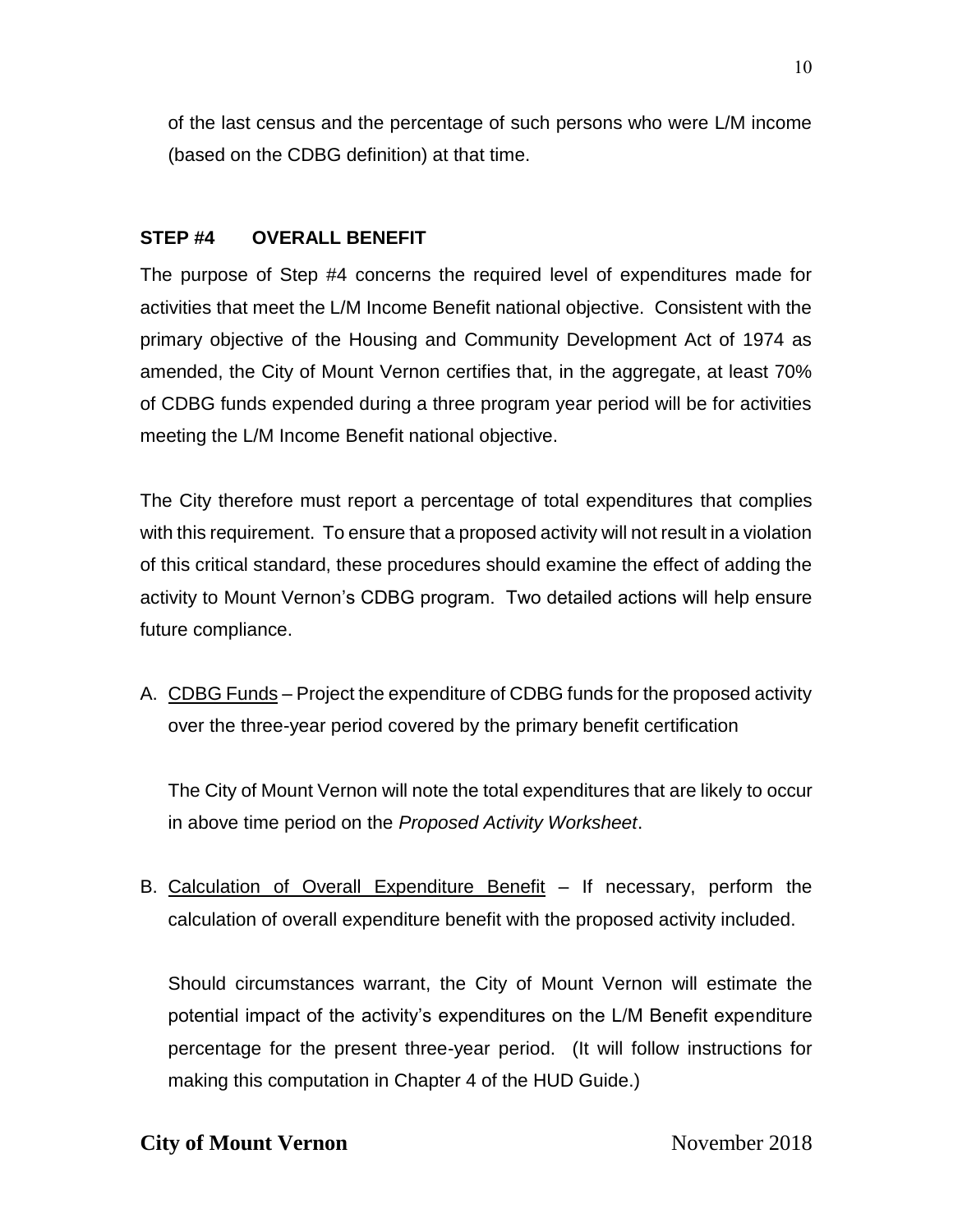In addition to the four steps summarized above, the City recognizes that activities must also satisfy other Federal requirements detailed in OMB Circulars or separate Federal laws and that it must perform related environmental review and clearance procedures in advance of implementation. The representative of the City who completes the *Proposed Activity Worksheet* will identify the applicable requirements. This action will alert other officials to necessary compliance actions in the future.

Upon completion of these procedures by a representative of the City, a *Compliance Procedures Checklist* (which appears in the Appendices) must be completed and approved by that official's superior. The Checklist will indicate that all procedures have been completed, when they the *Project Activity Worksheet* was checked, and by whom it was reviewed and approved.

To carry out all of these procedures, the City of Mount Vernon will refer as necessary to the complete HUD Guide, the CDBG Regulations and references for the other Federal requirements. The City will seek guidance from the HUD field office in interpreting or applying requirements to different factual situations. Because program requirements may change, the City will stay in close contact with the field office to keep abreast of HUD's latest guidance.